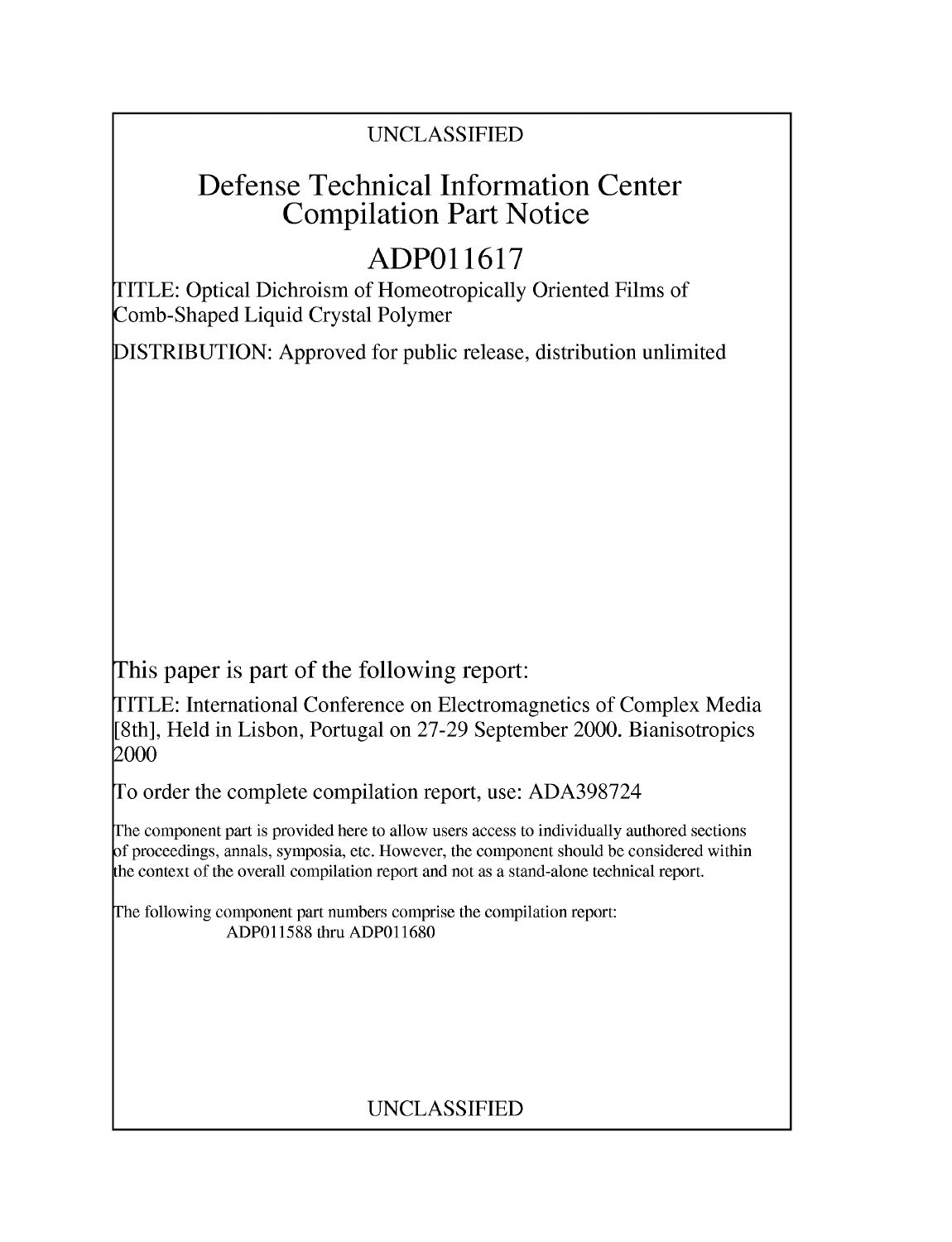# Optical Dichroism of Homeotropically Oriented Films of Comb-shaped Liquid Crystal Polymer

D. F. Kiselev, T. M. Glushkova, S. A. Ivanov, M. M. Firsova, and A. P. Shtyrkova

Department of Physics, Lomonosov Moscow State University, Vorob'evy Hills, Moscow, 119899, Russia. Fax: (095) 939-14-89: E-mail kiselevdf@mail.ru

#### Abstract

In this work the polarization absorption spectrum of homeotropically oriented comb-shaped liquid crystal polymer (LCP) film interposed in the electrooptical cell was investigated. The optical parameters of electrodes and polymer were estimated from the observed absorption spectra of the cell with and without polymer film using the method of interferometric extrema envelopes. This method enabled us to re-establish the true polarization absorption spectrum of the polymer. For this purpose the refractive index dispersion data of the substrates and the polymer obtained by independent investigations were used. From the dichroic ratio for the absorption band at  $\lambda$  = 405 nm the order parameter S was estimated taking into account the effects of local fields.

#### **1.** Introduction

ă

Recently the oriented liquid crystal (LC) and liquid crystal polymer (LCP) films have occupied an important position in modem technologies and have been widely used as a material of integral optic elements, in optical recording and optical information systems including the polarization holography also [1-5].

The important characteristic of the oriented films is the orientation degree of the anisotropic molecules in LC films or mesogenic groups in LCP films. One of the methods of orientation degree estimation is the measurements of light absorption anisotropy (optical dichroism) of the polymer itself or dye absorption bands. The method is widely used for the films with planar orientation when the crystal optical axis is situated in the film's plane [6,7,8]. For such film orientation the dichroic ratio is easily obtained as the absorption coefficients ratio for the light polarization parallel and perpendicular to the crystal optical axis. However the producing of sufficiently large homogenous LCP films with planar orientation is connected with essential technical difficulties. Therefore for LCP films the homeotropical orientation is used when the crystal optical axis is directed perpendicular to the film plane. In this case for dichroic ratio estimation it is necessary to use the oblique polarized light incidence for the absorption coefficient measurements in the samples under study. To obtain the homeotropical orientation of the LCP sample the latter is placed in the electrooptical cell. The electrooptical cell is a multilayer system (sandwich) consisting of two substrates with thin electroconducting semiconductor films (electrodes) between which a thin layer of the polymer investigated is placed. When the oblique beam incidence is used the observed polarization absorption spectra are depending on Fresnel reflection losses at all layer boundaries of the cell and besides that on the absorption of these layers. The problem is reduced to LCP absorption coefficient estimation from the experimentally observed transmission spectra for the cell with and without the polymer film investigated using the light beam with different polarization.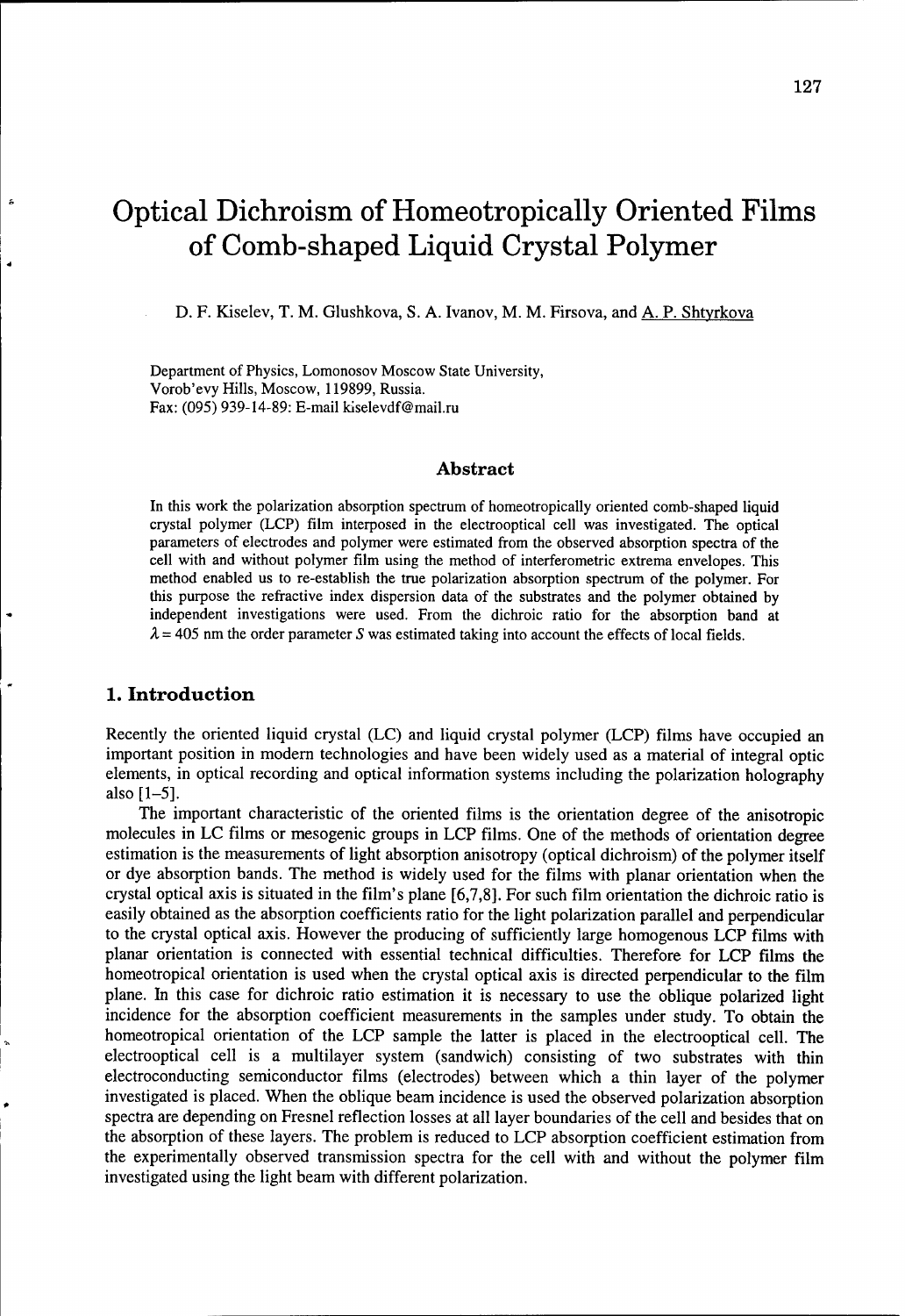#### 2. The Theory of Method

Let us consider the case of isotropic absorbing film (electrode) placed between two isotropic transparent infinite dielectric layers (air  $-$  glass). If the refractive indices of dielectric, the complex refractive index of the electrode film and its thickness are known, the energetic transmission T and reflection R coefficients may be calculated from the expression, formulated in [9] both for the case of TE wave ( $s$  - polarization) and TM wave ( $p$  - polarization). In our case the thickness of the dielectrics is finite and the cell as a whole is a symmetrical system – air  $(1)$  – substrate  $(3)$  – electrode  $(2)$  – air  $(4)$ - electrode (2) – substrate (3) – air (1). In this case the transmission  $I_0$  of the cell without polymer may be expressed by the following formula [10].

$$
I_o = J_o^2 = (T_{34}T_{31})^2 / (I - R_{34}R_{31})^2 , \qquad (1)
$$

where the transmission  $T_{31}$  and reflection  $R_{31}$  are calculated for the infinite layers [9] and  $T_{34}$  and  $R_{34}$ are the Fresnel energetic transmission and reflection coefficients on the boundary of the substrate material (glass  $(3)$  – air  $(4)$ ). As the calculations show the denominator in formula (1) differs from the unity by  $\approx 1\%$  and therefore later on we shall neglect this difference. Also we shall assume the absorption in the electrode to be sufficiently small to neglect the  $k^2$  quantity compared with k in the expression of electrode complex refractive index  $n_2^* = n_2(I-ik)$ . In this case the quantity  $J_0$  may be transformed to the following form:

$$
J_0 = (64a^2b^2c^2exp(-\gamma_2)/[(a+c)^2(b+c)^2exp(\gamma_2)+(a-c)^2(b-c)^2exp(-\gamma_2)+2(a^2-c^2)(c^2-b^2)cos\varphi](a+b)^2
$$
 (2)

where  $a = \cos i_0$  ( $i_0$  – external angle of light incidence on the cell);  $b_\perp^2 = n_3^2 - \sin i_0$ ;  $b_{\parallel} = b_\perp / n_3^2$  ( $n_3$ ) is the refractive index of substrate material (glass));  $c_{\perp}^{2} = n_{2}^{2} - \sin i_{0}$ ;  $c_{\parallel} = c_{\perp} / n_{2}^{2}$  ( $\perp$  is s polarization and  $||$  is p – polarization). The absorption in the electrode is defined by the expression  $\alpha_2 = \varphi n_2^2 / c_L^2$ , where  $\varphi = 4\pi h c_L / \lambda$  (*h* is the electrode thickness,  $\lambda$  - light wavelength). So for any angle  $i_0$  (if the parameters of substrate n<sub>3</sub>, electrode n<sub>2</sub> and  $\gamma_2$  and its thickness h are known) we can calculate the relative intensity of the polarized light transmitted though the cell. However the inverse problem solution - that is the estimation of the optical characteristics of substrate and electrode from the experimentally obtained transmission spectrum  $-$  is related to certain difficulties. In general case for the absorbing substrate and absorbing electrode this problem has not any analytical solution. For the approximate solution the most known method is the spectrophotometrical one of interferometric extrema envelops, which for the first time was suggested for transmission spectra by Valeev [11] and elaborated by Rakov [10]. The reflection spectra was worked out in detail by Filippov [12,13].

The point of the method consists in employing the interferometric extrema envelops for obtaining the wavelengths and light intensity for the maxima  $J_{+}$  and minima  $J_{-}$  of the experimental quasi-periodic spectrum. The extremum arises at the condition (see (2)) *cos*  $\varphi = (-1)^m$  (m – being an integer). In this case the expression (2) may be essentially simplified. Multiplying the numerator and the denominator by  $exp(-\gamma_2)$  and extracting the square root we see that the denominator is a product of two perfect squares. Further introducing the denomination

$$
A' = (I_+(a+b))^{0.25} / 8ab \tag{3a}
$$

$$
A'' = (I(a+b))^{0.25} / 8ab \tag{3b}
$$

$$
F = (a+b)+(A'-A'')/2A'A'',
$$
 (3c)

we obtain:

$$
c = 0.5(F) + (0.25F^2 - ab)^{0.5}
$$
 (4a)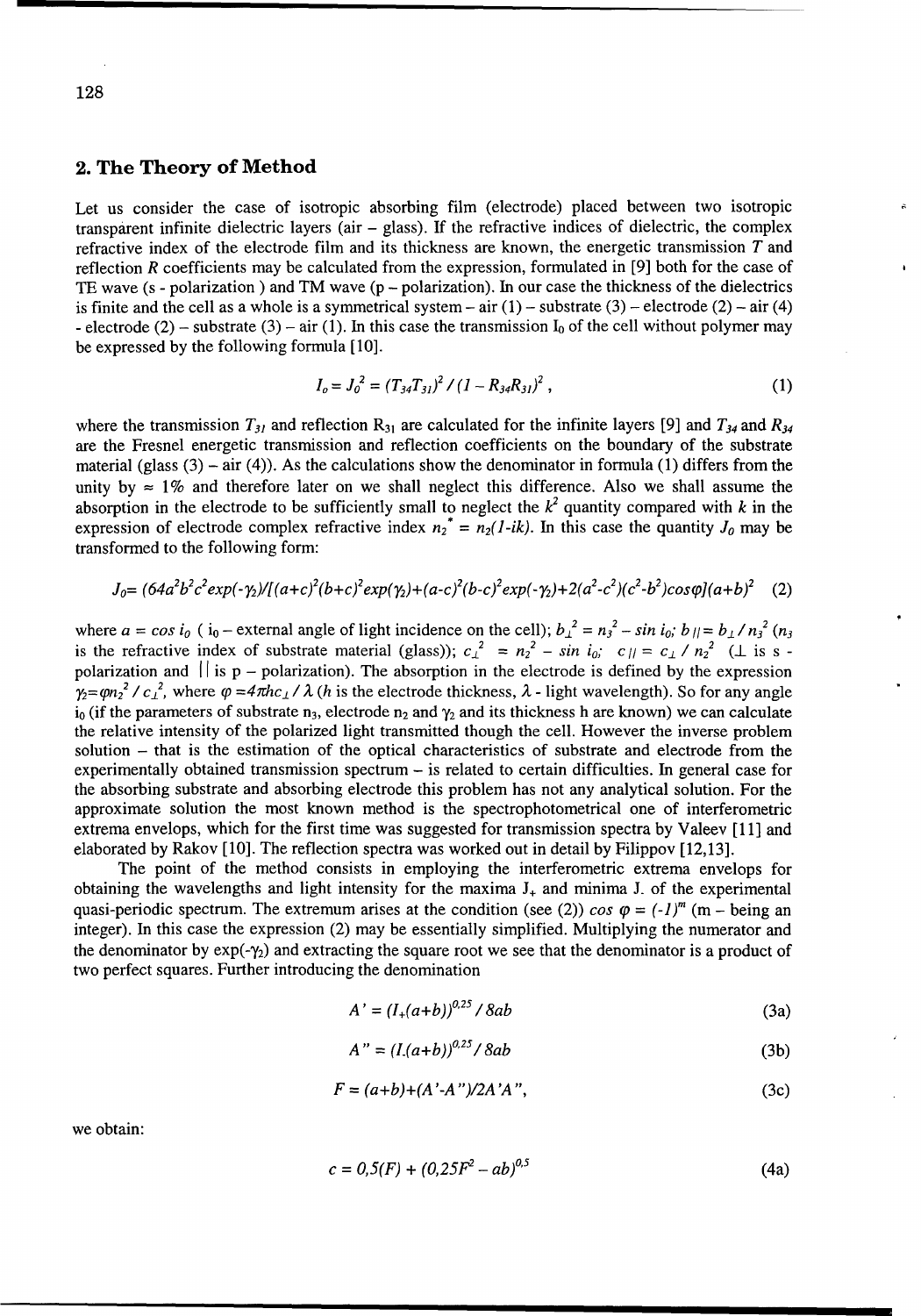$$
exp(\gamma_2) = [c - A'(a-c)(c-b)] / A'(a+c)(c+b),
$$
 (4b)

where the values c and  $exp(\gamma_2)$  are defined only for the extrema wavelengths. The thickness of the electrodes h may be calculated from the condition  $4h = m_i \lambda_i / c_i$ . To obtain the values  $c(\lambda)$  and  $\gamma_2(\lambda)$ for all wavelengths it is possible to use the dispersion dependence model of Chandrasekhar-Drude:

$$
n_2^2 - 1 = A\lambda^2 / (\lambda^2 - \lambda_0^2)
$$
 (5a)

$$
n_2^2 k = \lambda c \gamma_2 / 4 \pi h = B \lambda^3 / (\lambda^2 - \lambda_0^2)^2. \tag{5b}
$$

Having the values of h and  $n_2^2 k$  for the extrema, A,B, and  $\lambda_0$  parameters may be obtained and functions  $c(\lambda)$  and  $\gamma_2(\lambda)$  accordingly.

Let us consider the second part of the problem  $-$  that is the absorption indicatrix components estimation for the LCP investigated. For this purpose we shall transform the expression (2) for the case of the cell filled with LCP

$$
J_{LCP} = [64adb^{2}c^{2}exp(-\gamma_{2})exp(-\gamma_{LCP})^{0.5}] / [exp(\gamma_{2})(d+c)^{2}(b+c)^{2} + exp(-\gamma_{2})(d-c)^{2}(b-c)^{2} ++2(d^{2}-c^{2})(c^{2}-b^{2})cos\varphi](a+b)^{2}
$$
(6)

where the d parameter was obtained from the independent measurement  $N_{o}$ ,  $N_{e}$  [14,15]. This parameter is characterizing LCP as an uniaxial crystal and its value depends on incident light polarization [9,16]:  $d_{\mu} = (N_o^2 - \sin^2 i_o)^{0.5}$  (for s – polarization) and  $d_{\mu} = (n_e^2 - \sin^2 i_o)^{0.5} / n_e^2$  (for p – polarization), where  $N_e$ ,  $N_e$  are the principle refractive indices of LCP, and

$$
n_e^2 = N_o^2 + \left[ \left( N_e^2 - N_o^2 \right) \sin^2 i_o \right] / N_e^2. \tag{7}
$$

Dividing the equation (6) on (2) we solve the resulting equation relatively  $\gamma_2$  for both types of incident light polarization. Further, using the relation  $\gamma_{LCP} = \alpha_{LCP} h_{LCP}$  we obtain the values  $\alpha_{\perp}^{angl}$  and  $\alpha_{\parallel}^{angle}$ . Extracting the imaginary part from the Fresnel equation [9,16] for the uniaxial absorbing crystals we obtain absorption ellipsoid principal values  $\alpha_{\perp}^{\rho}$  and  $\alpha_{\parallel}^{\rho}$ . The ratio of absorption indicatrix principal values (for maximum of absorption band)  $N = \alpha_l^{\rho} / \alpha_l^{\rho}$  is termed the dichroic ratio.

#### **3.** Experimental Results and Discussion

The object of investigation in our work was the acryl copolymer containing easily oriented in the external electric field cyanbiphenil mesogenic groups. The structural formula and some optical properties of this LCP are presented in [14,15].

After the statistical processing of the quasi-periodical transmission spectra of the empty cell recorded for TE and TM waves at  $i_0 = 0$  and  $i_0 = 45^\circ$  the following electrode parameters were evaluated by the above mentioned technique:

 $A = 1,79\pm0,01$ ;  $B = 0,0008\pm0,0005$ ;  $\lambda_o = 0,219\pm0,003$  µm and  $h = 0,45$  µm.. From the transmission spectra of the cell with the polymer, using the data of the refractive index dispersion obtained in [14,15], the true polymer absorption spectra  $\alpha_l/\alpha$  and  $\alpha_l^0(\lambda)$  were re-established. The both spectra have shown a pronounced maximum in the vicinity of  $\lambda \approx 0.405$  nm. For this maximum the dichroic ratio  $N = 2.67$  was obtained. As it is known [6,7,8] the orientational order parameter S is related to the effective dichroic ratio value  $N^*$  by the following expression  $S = (N^* - 1) / (N^* + 2)$ . The dichroic effective value differs from the true one by the correction factor  $g$ , define by the local field model chosen [17]. For the simplest Vuks-Chandrasekhar-Madhusudana model [6]  $g = N_e/N_o$ . In this case  $N^*=gN = 3,32$  and hence S = 0,44. This value of parameter S essentially differs from the value S obtained by us formerly [15] for the same polymer from the refractometrical data. This unexpected